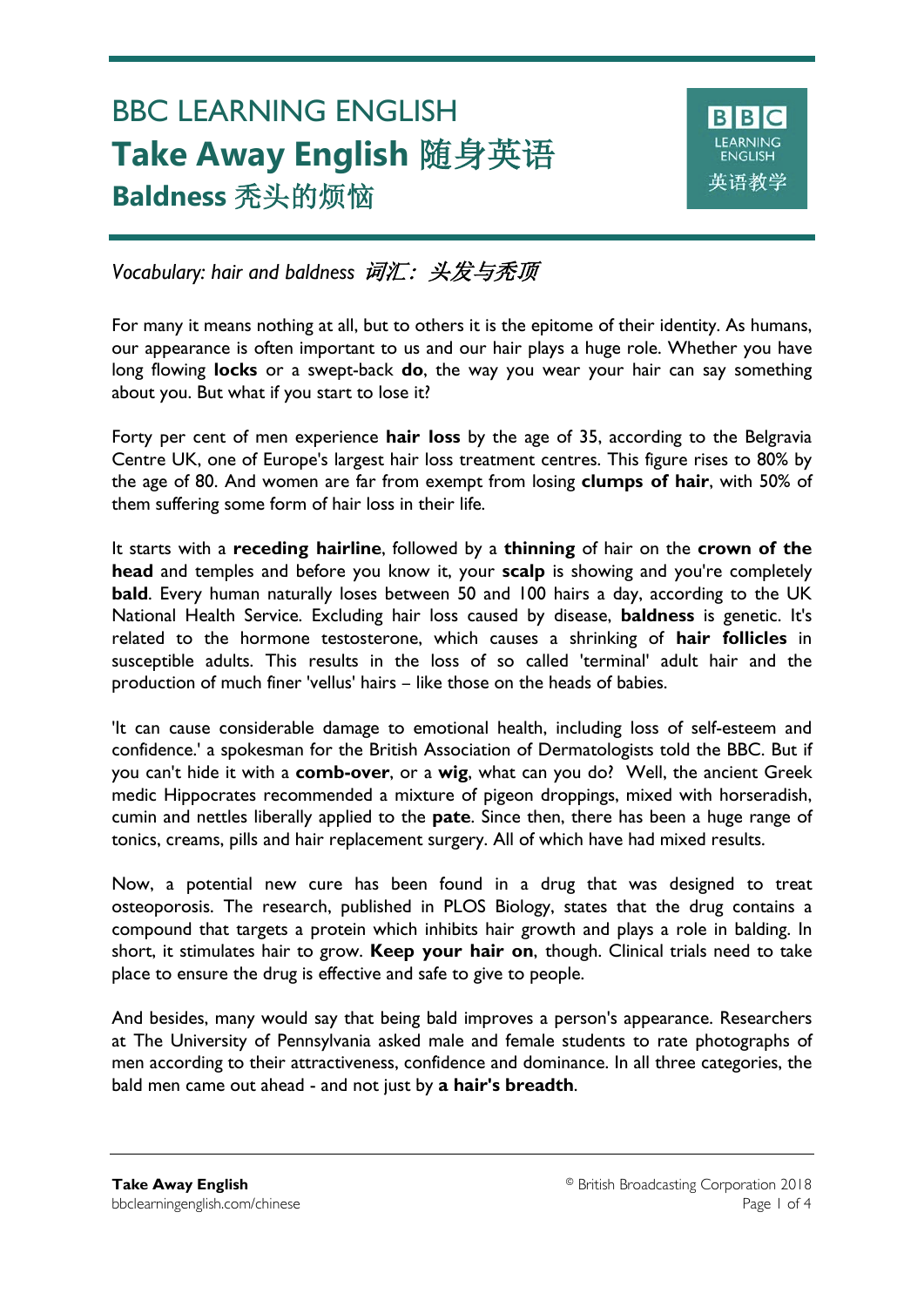So, whether you love it or hate it or whether it's happening to you right now, you aren't alone. A cure may very soon be on its way. Until then, relax and **let your hair down**.

## 词汇表

| <b>locks</b>       | 头发                  |  |
|--------------------|---------------------|--|
| do                 | (多指女性为特殊场合做的)发型     |  |
| hair loss          | 掉头发, 脱发             |  |
| clumps of hair     | 一把一把的头发             |  |
| receding hairline  | 渐渐向后移的发际线, (男人)逐渐秃顶 |  |
| thinning hair      | 头发变得稀疏              |  |
| crown of the head  | 头顶                  |  |
| scalp              | 头皮                  |  |
| bald               | 秃头的                 |  |
| baldness           | 秃顶                  |  |
| hair follicle      | 毛囊                  |  |
| comb-over          | 把两侧头发梳到秃头部位的发型      |  |
| wig                | 假发                  |  |
| pate               | 头顶 (谑称)             |  |
| keep your hair on  | 保持冷静, 别生气           |  |
| a hair's breadth   | 以细微之差               |  |
| let your hair down | 尽情地玩,放松下来           |  |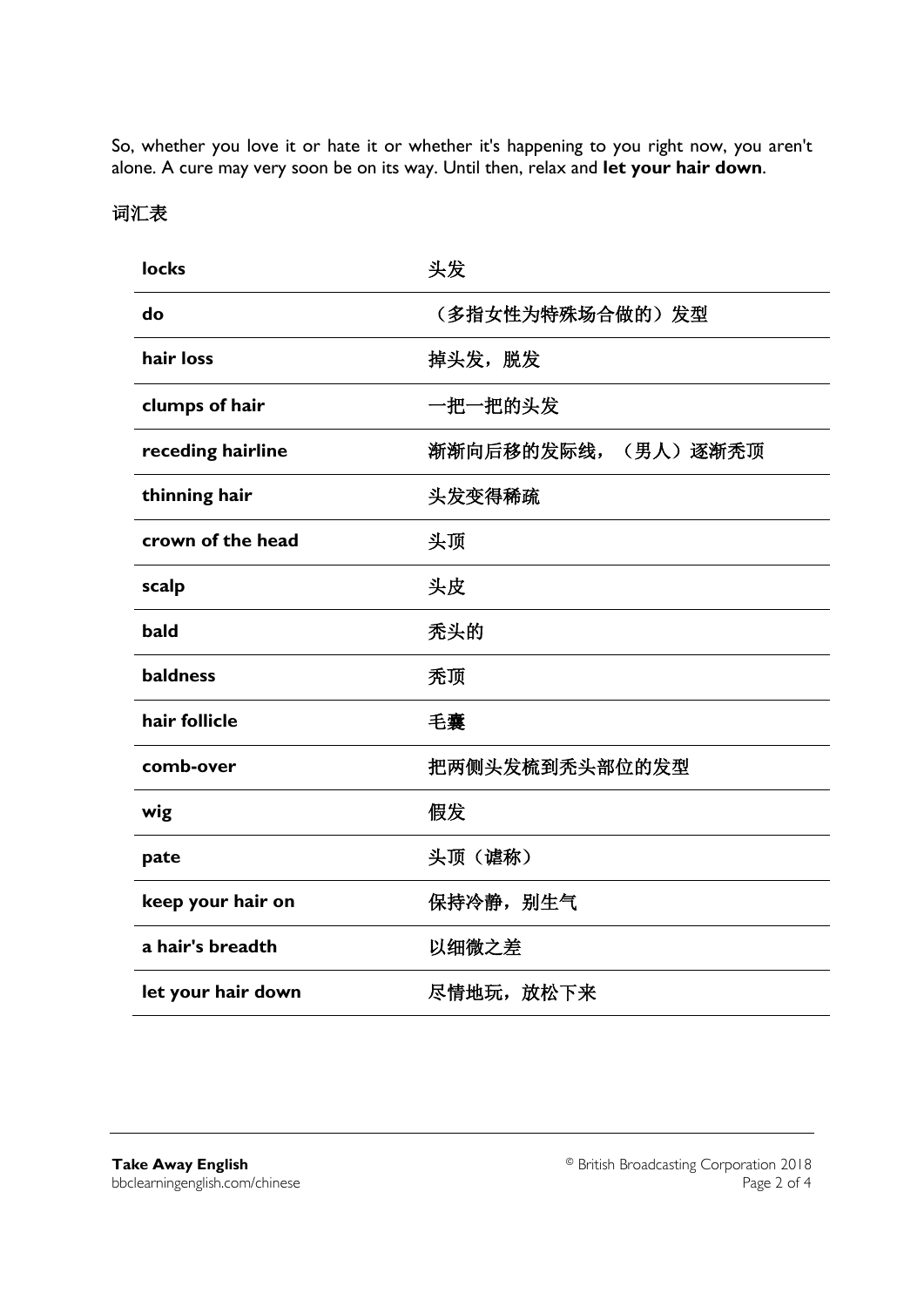#### 测验与练习

- **1.** 阅读课文并回答问题。
- 1. What percentage of men experience hair loss by the age of 35?
- 2. How many hairs does the average human lose daily?
- 3. What was Hippocrates cure for baldness?
- 4. How were bald men perceived by the participants in the experiment at the University of Pennsylvania?
- 5. Which word from the text means 'encourages to grow, develop or become active'?

### **2.** 请在不参考课文的情况下完成下列练习。选择一个意思合适的单词填入句子的空 格处。

1. My wife has such thick hair that when she leaves the shower, there are always in the drain.

|  | $\cdots$<br>hair loss<br>hair follicles<br>clumps of hair<br>WIgs |
|--|-------------------------------------------------------------------|
|--|-------------------------------------------------------------------|

2. He suddenly began shouting about how he'd left his umbrella, but I told him to and that a little rain would be OK.

| keep his hair on | keep his hair up | keep his hair down | keep his hair |
|------------------|------------------|--------------------|---------------|
| off              |                  |                    |               |

3. If you are losing your hair, just admit it. Don't try and hide behind a

| locks<br>pate | comb-over | scalp |
|---------------|-----------|-------|
|---------------|-----------|-------|

4. It's Friday. Let's go out for a drink and **Friday.** There's no work tomorrow.

| let my hair down | let our hairs down | left our hair down | let our hair |
|------------------|--------------------|--------------------|--------------|
| down             |                    |                    |              |

5. I hate that I'm losing my hair. Soon I will be as  $\qquad \qquad$  as an egg.

| المالمة<br>--------- | bald | --------- | $- - -$<br>cair<br>--- |
|----------------------|------|-----------|------------------------|